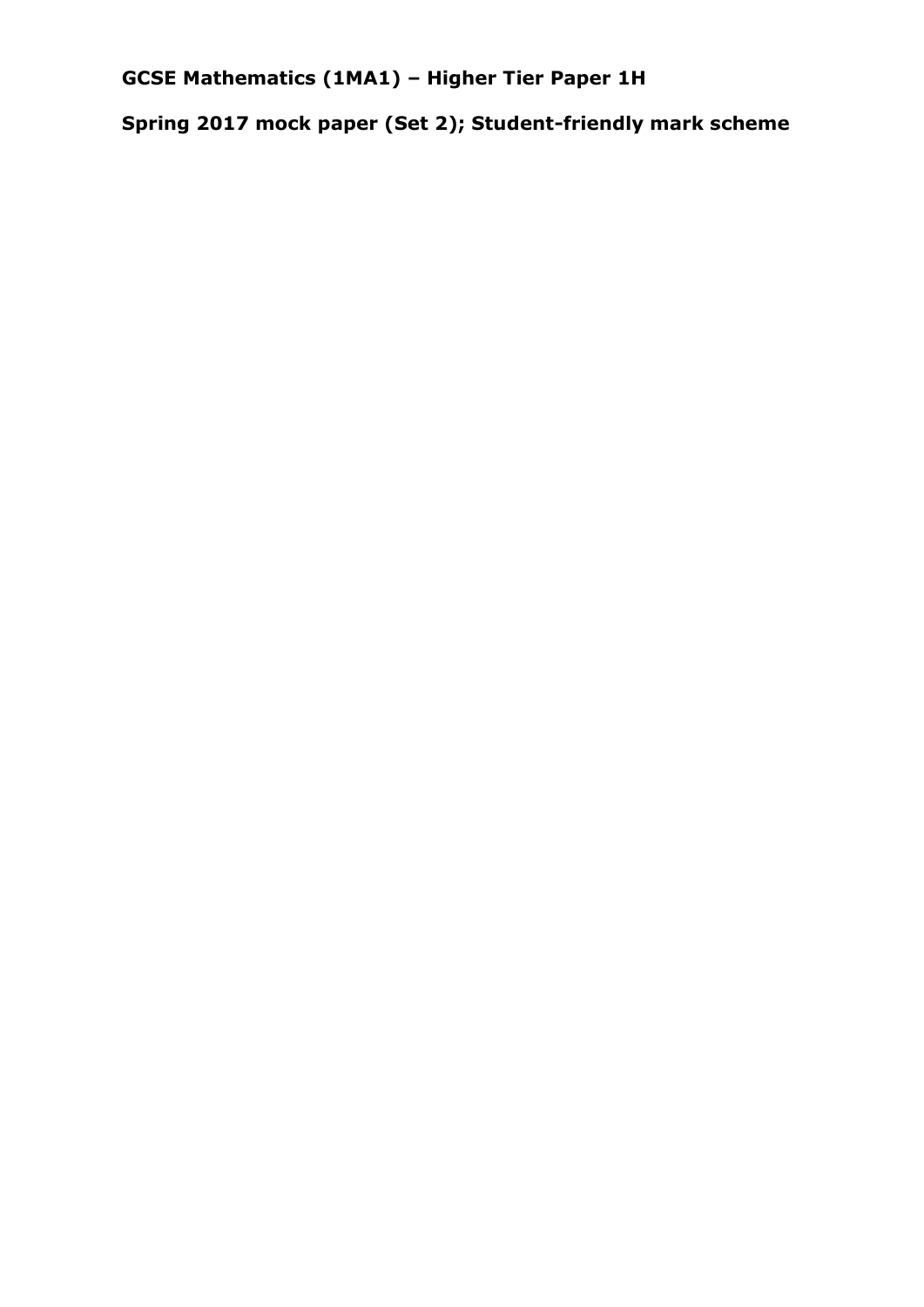#### **NOTES ON MARKING PRINCIPLES**

#### **Guidance on the use of codes within this mark scheme**

M1 – method mark. This mark is generally given for an appropriate method in the context of the question. This mark is given for showing your working and may be awarded even if working is incorrect.

P1 – process mark. This mark is generally given for setting up an appropriate process to find a solution in the context of the question.

A1 – accuracy mark. This mark is generally given for a correct answer following correct working.

B1 – working mark. This mark is usually given when working and the answer cannot easily be separated.

C1 – communication mark. This mark is given for explaining your answer or giving a conclusion in context supported by your working.

In some cases full marks can be given for a question or part of questions where no working is seen. However, it is wise to show working for one small slip could lead to all marks being lost if no working is shown.

Some questions (such as QWC) require all working to be shown; in such questions, no marks will be given for an answer with no working (even if it is a correct answer).

Note that in some cases a correct answer alone will not score marks unless supported by working; these situations are made clear in the mark scheme. Examiners are prepared to award zero marks if the student's response is not worthy of credit according to the mark scheme.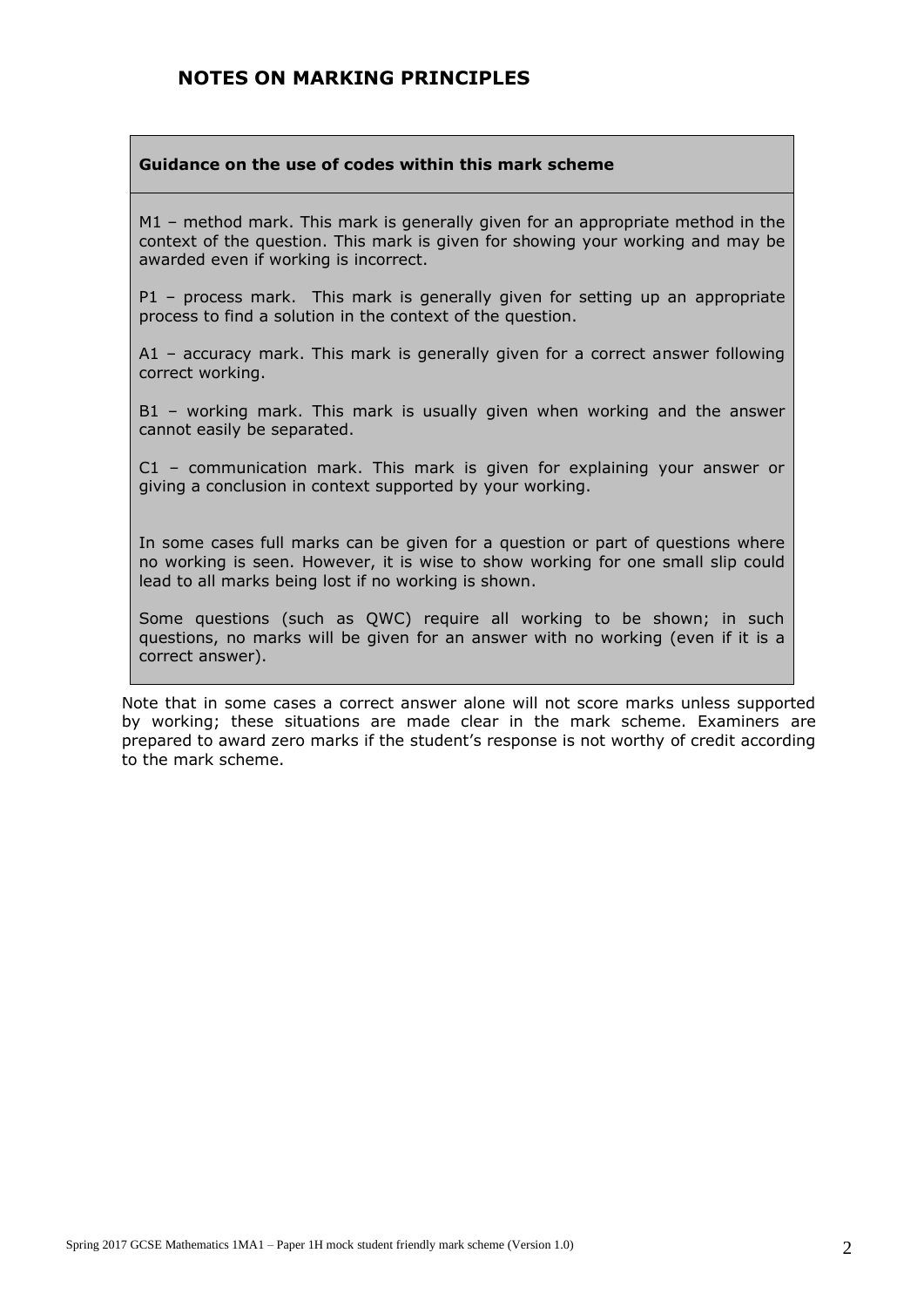#### **Question 1 (Total 2 marks)**

| Part | Working or answer an examiner might<br>expect to see | <b>Mark</b>    | <b>Notes</b>                                                                              |
|------|------------------------------------------------------|----------------|-------------------------------------------------------------------------------------------|
|      | $280 \div (2 + 5) = 40$                              | M <sub>1</sub> | This mark is given for a method to find<br>the amount of money represented by one<br>part |
|      | $40 \times 2 = 80$ (Ali); $40 \times 5 = 200$ (Beth) | A <sub>1</sub> | This mark is given for the correct answer<br>only                                         |

### **Question 2 (Total 5 marks)**

| Part | Working or answer an examiner might<br>expect to see                                              | <b>Mark</b>    | <b>Notes</b>                                                                                  |
|------|---------------------------------------------------------------------------------------------------|----------------|-----------------------------------------------------------------------------------------------|
|      | $ABE = 180^{\circ} - 142^{\circ} = 38^{\circ}$                                                    | M1             | This mark is given for a method to find<br>one angle                                          |
|      | Angles on a straight line add up to $180^\circ$                                                   | C1             | This communication mark is given for a<br>correct statement allied to the calculation<br>made |
|      | $BAE = 71^{\circ}$                                                                                | M1             | This mark is given for a method to find<br>further $angle(s)$                                 |
|      | Base angles of an isosceles triangle are<br>equal<br>Angles in a triangle add up to $180^{\circ}$ | C1             | This communication mark is given for a<br>correct statement allied to the calculation<br>made |
|      | $BAE = AED = x = 71^{\circ}$<br>Alternate angles are equal                                        | A <sub>1</sub> | This mark is given for the correct answer<br>only with a correct supporting statement         |

NB: There are other ways to arrive at the solution for this question.

### **Question 3 (Total 3 marks)**

| Part | Working an or answer examiner might<br>expect to see | <b>Mark</b>    | <b>Notes</b>                                                                 |
|------|------------------------------------------------------|----------------|------------------------------------------------------------------------------|
|      | $2x + 3 + 5x - 2 + 5x + 3 = 0$                       | P <sub>1</sub> | This mark is given for stating the<br>perimeter algebraically                |
|      | $12x + 4$<br>$\overline{4}$                          | P <sub>1</sub> | This mark is given for a process to<br>simplify to $12x + 4$ and divide by 4 |
|      | $3x + 1$                                             | A <sub>1</sub> | This mark is given for the correct answer<br>only                            |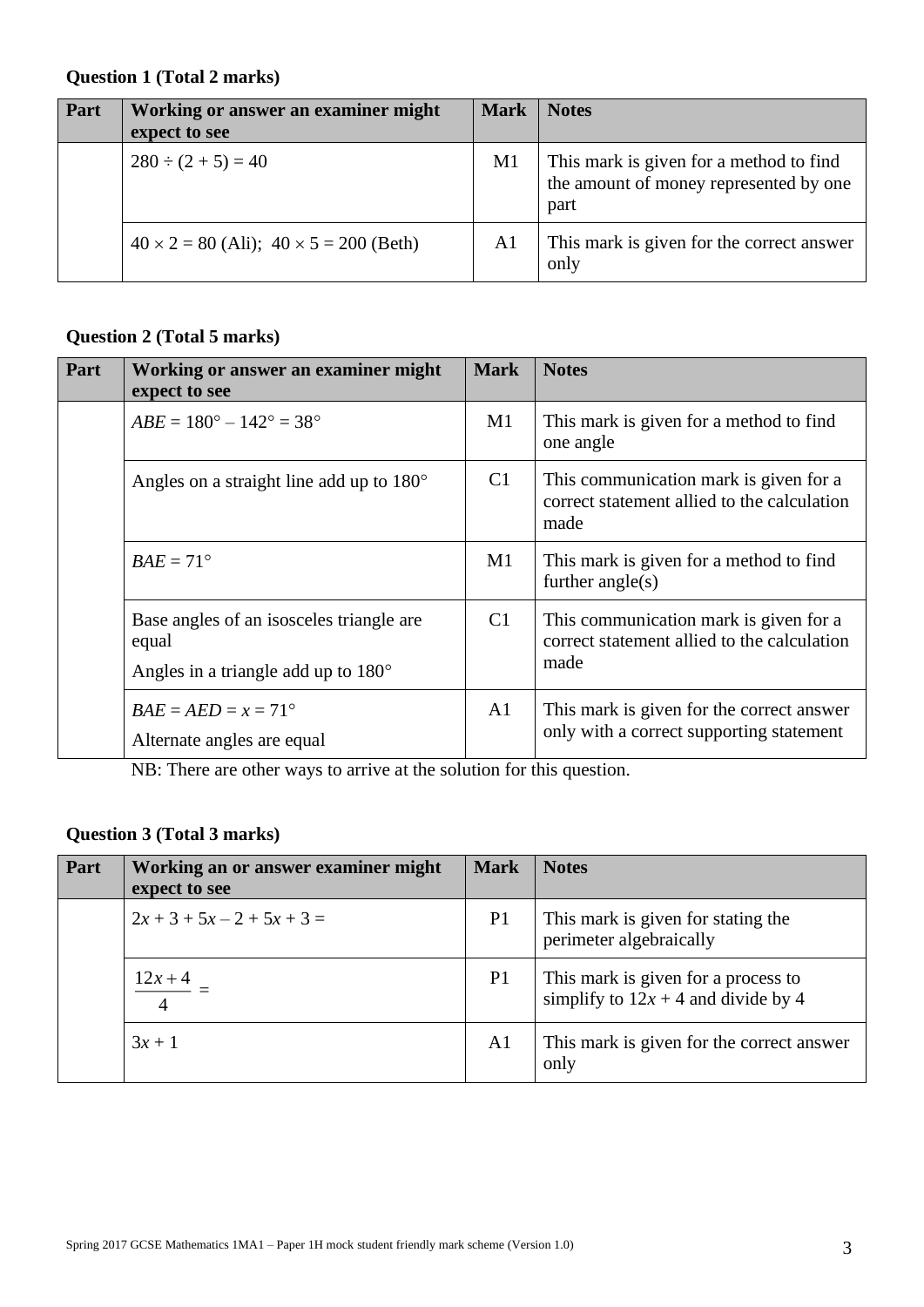### **Question 4 (Total 5 marks)**

| Part | Working or answer an examiner might<br>expect to see                        | <b>Mark</b>    | <b>Notes</b>                                                                                            |
|------|-----------------------------------------------------------------------------|----------------|---------------------------------------------------------------------------------------------------------|
|      | $(\frac{1}{2} \times 2 \times 5) + (1 \times 15) = 20$ (m2)                 | P <sub>1</sub> | This mark is given for a process to find the<br>volume by finding the complete cross-<br>sectional area |
|      | $20 \text{ (m2)} \times 10 \text{ (m)} = 200 \text{ m}$                     | P <sub>1</sub> | This mark is given for a process to find the<br>volume of the pool                                      |
|      | $200 \text{ m} = 200\,000 \text{ litres}$                                   | P <sub>1</sub> | This mark is given for a process to convert<br>between m <sub>3</sub> and litres.                       |
|      | $\frac{200\ 000}{2}$ = 40 000 seconds                                       | A <sub>1</sub> | This accuracy mark is given for finding<br>out the time taken to fill the pool                          |
|      | 10 hours $=$ 36 000 seconds<br>10 hours is not enough time to fill the pool | C <sub>1</sub> | This communication mark is given for a<br>correct statement with correct supporting<br>figures          |

# **Question 5 (Total 4 marks)**

| Part        | Working or answer an examiner might<br>expect to see                                             | <b>Mark</b>    | <b>Notes</b>                                                    |
|-------------|--------------------------------------------------------------------------------------------------|----------------|-----------------------------------------------------------------|
| (a)         | $\frac{12}{3} \times 5 =$                                                                        | M1             | This mark is given for a method to find<br>proportion statement |
|             | 20                                                                                               | A <sub>1</sub> | This mark is given for the correct answer<br>only               |
| $(b)$ $(i)$ | The work rate of each man is the same;<br>The work rate of each man does not<br>change over time | C <sub>1</sub> | This communication mark is given for a<br>correct statement     |
| (ii)        | If the work rate slower it takes longer;<br>If the work rate faster takes less time              | C <sub>1</sub> | This communication mark is given for a<br>correct statement     |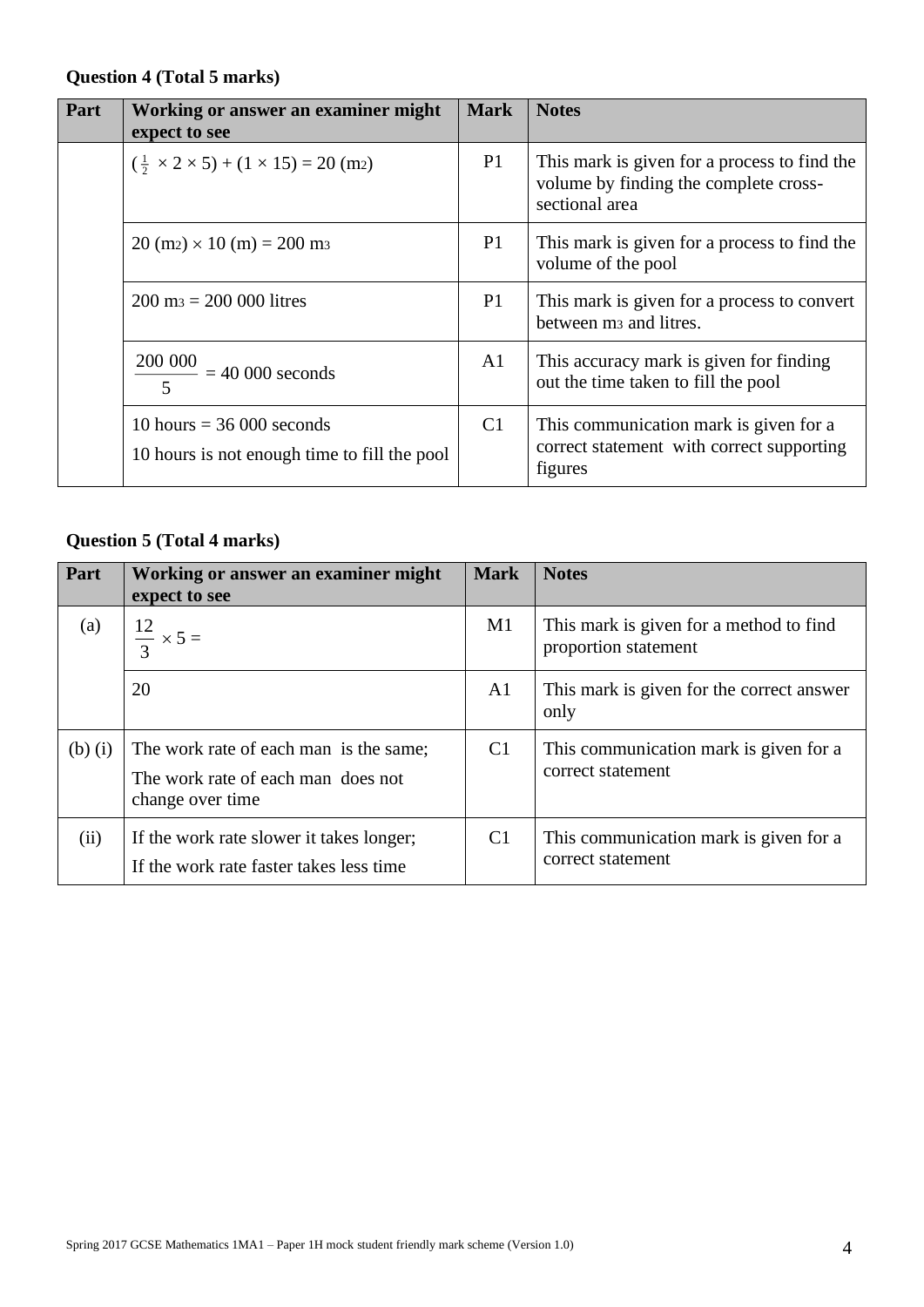### **Question 6 (Total 4 marks)**

| Part | Working or answer an examiner might<br>expect to see                                   | <b>Mark</b>    | <b>Notes</b>                                                                                     |
|------|----------------------------------------------------------------------------------------|----------------|--------------------------------------------------------------------------------------------------|
| (a)  | $\frac{1}{6}$ and $\frac{5}{6}$ on left hand branches                                  | B1             | This mark is given for the correct answers<br>only,                                              |
|      | $\frac{1}{8}$ , $\frac{7}{8}$ , $\frac{1}{8}$ and $\frac{7}{8}$ on right hand branches | B1             | This mark is given for the correct answers<br>only                                               |
| (b)  | $\frac{5}{6} \times \frac{7}{8} =$                                                     | M1             | This mark is given for a method to find<br>the probability that neither dice will land<br>on $6$ |
|      | $\frac{35}{48}$                                                                        | A <sub>1</sub> | This mark is given for the correct answer<br>only                                                |

# **Question 7 (Total 3 marks)**

| Part | Working or answer an examiner might<br>expect to see       | Mark   Notes   |                                                            |
|------|------------------------------------------------------------|----------------|------------------------------------------------------------|
| (a)  | 3 6 11 18 27 38 51<br>3 5 7 9 11 13<br>$2 \t2 \t2 \t2 \t2$ | M1             | This mark is given for a method to find<br>2nd differences |
|      | $n_2 + 2$                                                  | A <sub>1</sub> | This mark is given for the correct answer<br>only          |
| (b)  | $50z + 2 = 2502$                                           | B1             | This mark is given for the correct answer<br>only          |

### **Question 8 (Total 2 marks)**

| Part | Working or answer an examiner might                        | <b>Mark</b>    | <b>Notes</b>                                                                  |
|------|------------------------------------------------------------|----------------|-------------------------------------------------------------------------------|
|      | expect to see                                              |                |                                                                               |
|      | $2\frac{3}{4} = \frac{11}{4}, 3\frac{1}{5} = \frac{16}{5}$ | M1             | This mark is given for a method to write<br>the numbers as improper fractions |
|      | $rac{11}{4} \times \frac{16}{5} = 8\frac{4}{5}$            | A <sub>1</sub> | This mark is given for the correct answer<br>or an equivalent fraction        |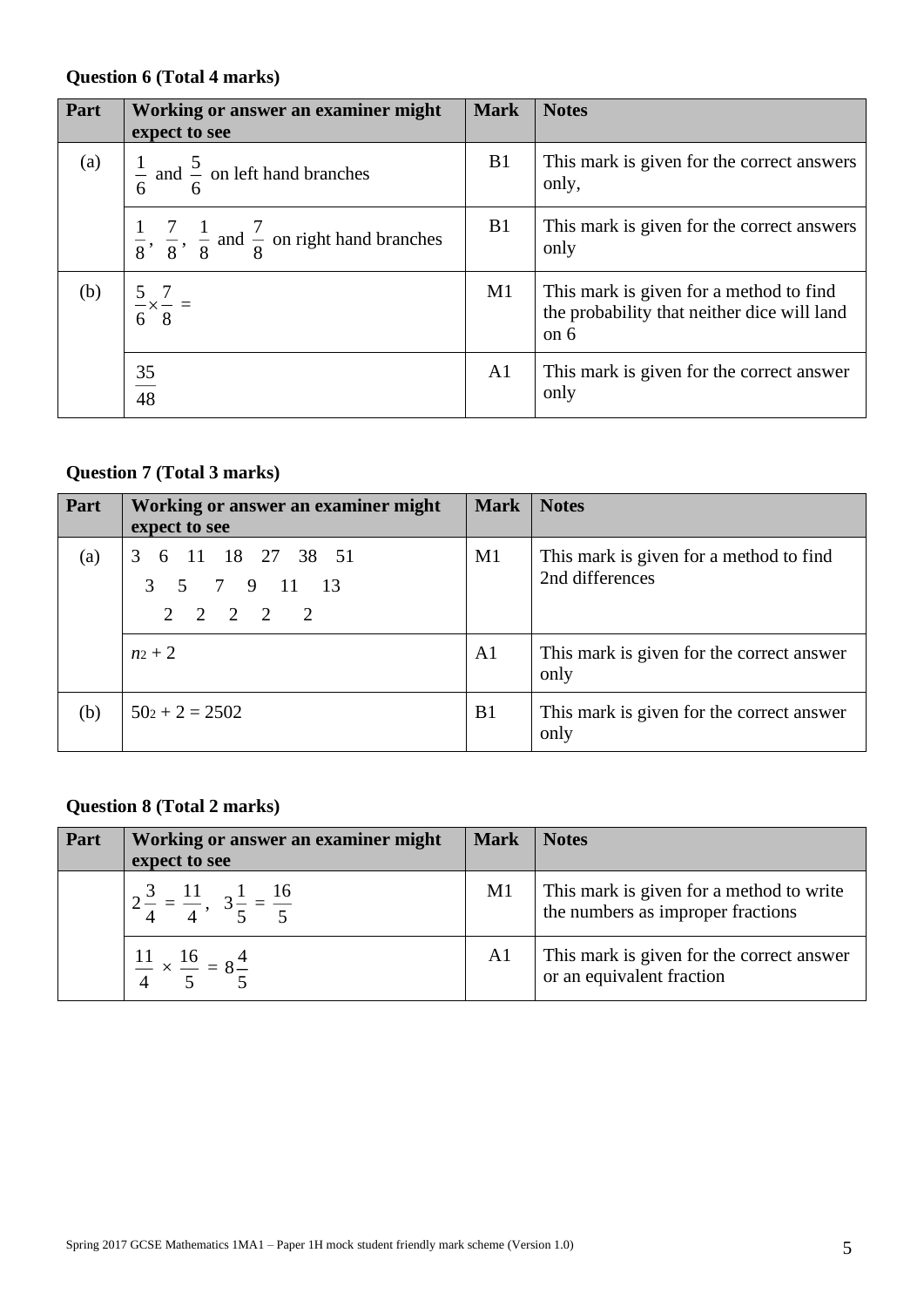### **Question 9 (Total 3 marks)**

| Part | Working or answer an examiner might<br>expect to see | <b>Mark</b>    | <b>Notes</b>                                                                                                |
|------|------------------------------------------------------|----------------|-------------------------------------------------------------------------------------------------------------|
|      | $3p + 7q$ or 15:35                                   | P <sub>1</sub> | This mark is given for a process to use<br>algebra using information, or to divide 50<br>in the ratio $3:7$ |
|      | $(3p + 7q) \div (3 + 7)$                             | P <sub>1</sub> | This mark is given for a process to find<br>mass of 1 litre of R                                            |
|      | $5(3p + 7q)$                                         | A <sub>1</sub> | This mark is given for the correct answer<br>only                                                           |

# **Question 10 (Total 3 marks)**

| Part | Working or answer an examiner might<br>expect to see                      | <b>Mark</b>    | <b>Notes</b>                                                       |
|------|---------------------------------------------------------------------------|----------------|--------------------------------------------------------------------|
|      | Area of B = $1.1 \times$ Area of A                                        | P <sub>1</sub> | This mark is given for a using a multiple<br>of $1.1$              |
|      | Area of $C = 1.1 \times$ Area of B<br>$= 1.1 \times 1.1 \times$ Area of A | P <sub>1</sub> | This mark is given for a for complete<br>process to derive of 1.21 |
|      | Area of $C = 1.21 \times$ Area of A,<br>a 21% increase                    | A1             | This mark is given for the correct<br>answer only                  |

# **Question 11 (Total 5 marks)**

| Part | Working or answer an examiner might<br>expect to see           | <b>Mark</b>    | <b>Notes</b>                                                                                              |
|------|----------------------------------------------------------------|----------------|-----------------------------------------------------------------------------------------------------------|
| (a)  |                                                                | B1             | This mark is given for at least 5 of the<br>points plotted correctly                                      |
|      | 6 points plotted consistently within each<br>interval on graph | B <sub>1</sub> | This mark is given for a fully correct<br>cumulative frequency graph                                      |
| (b)  | $0.25 \times 80 = 20$                                          | M1             | This mark is given for a method to find<br>25% of the total days                                          |
|      |                                                                | M1             | This mark is given for reading from the<br>graph from 60                                                  |
|      | Answer in the range $37 - 39$                                  | A <sub>1</sub> | This mark is given for a correct estimate in<br>the range 37 to 39 (which agrees with the<br>graph drawn) |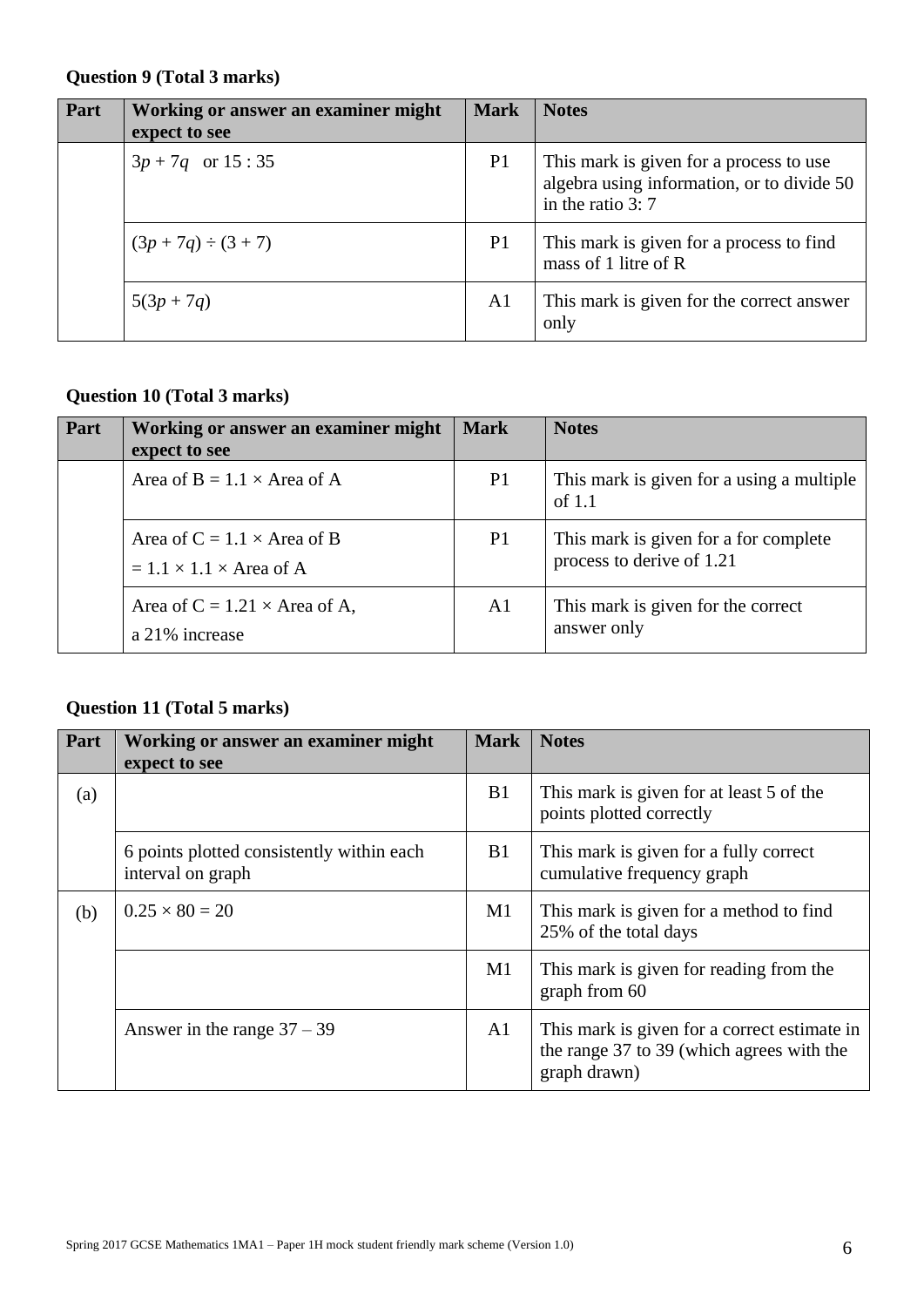### **Question 12 (Total 3 marks)**

| Part | Working or answer an examiner might<br>expect to see                            | <b>Mark</b>    | <b>Notes</b>                                                                                                                                 |
|------|---------------------------------------------------------------------------------|----------------|----------------------------------------------------------------------------------------------------------------------------------------------|
|      | $30 \times 14 = 420$<br>$18 \times 10 = 180$                                    | C <sub>1</sub> | This mark is given for a method to find<br>total number of counters in all bags and<br>boxes and the total number of counters in<br>the bags |
|      | $420 - 180 = 240$                                                               | C <sub>1</sub> | This mark is given for a method to find the<br>total number of counters in the boxes                                                         |
|      | The mean number of counters per box is<br>$240 \div 12 = 20$ , so Mark is wrong | C <sub>1</sub> | This mark is given for a complete solution                                                                                                   |

### **Question 13 (Total 2 marks)**

| Part | Working an or answer examiner might<br>expect to see                                                              | <b>Mark</b>    | <b>Notes</b>                                                                                                                 |
|------|-------------------------------------------------------------------------------------------------------------------|----------------|------------------------------------------------------------------------------------------------------------------------------|
|      | $100 \times 0.43 = 43.\overline{3}$<br>$10 \times 0.43 = 4.\overline{3}$<br>So subtracting, $90 \times 0.43 = 39$ | M1             | This mark is given for a fully complete<br>method for finding two correct decimals<br>that, when subtracted, give an integer |
|      | Thus $0.4\dot{3} = \frac{39}{90} = \frac{13}{30}$                                                                 | A <sub>1</sub> | This mark is given for correct working<br>leading to a correct conclusion                                                    |

# **Question 14 (Total 4 marks)**

| Part | Working or answer an examiner might<br>expect to see                                   | <b>Mark</b>    | <b>Notes</b>                                                                                       |
|------|----------------------------------------------------------------------------------------|----------------|----------------------------------------------------------------------------------------------------|
| (a)  | $\frac{4}{3} \times 3 \times 23 = 32$                                                  | P <sub>1</sub> | This mark is given for to estimate the<br>volume of a sphere                                       |
|      | 1500<br>or $\frac{1500}{30}$<br>$\frac{1}{32}$                                         | P <sub>1</sub> | This mark is given for a complete process<br>to estimate the number of spheres that can<br>be made |
|      | An estimate in the range $46 - 50$                                                     | A <sub>1</sub> | This mark is given for an estimate<br>supported by calculations                                    |
| (b)  | The number of spheres would be less<br>because most divisors have been rounded<br>down | C <sub>1</sub> | This communication mark is given for a<br>correct statement                                        |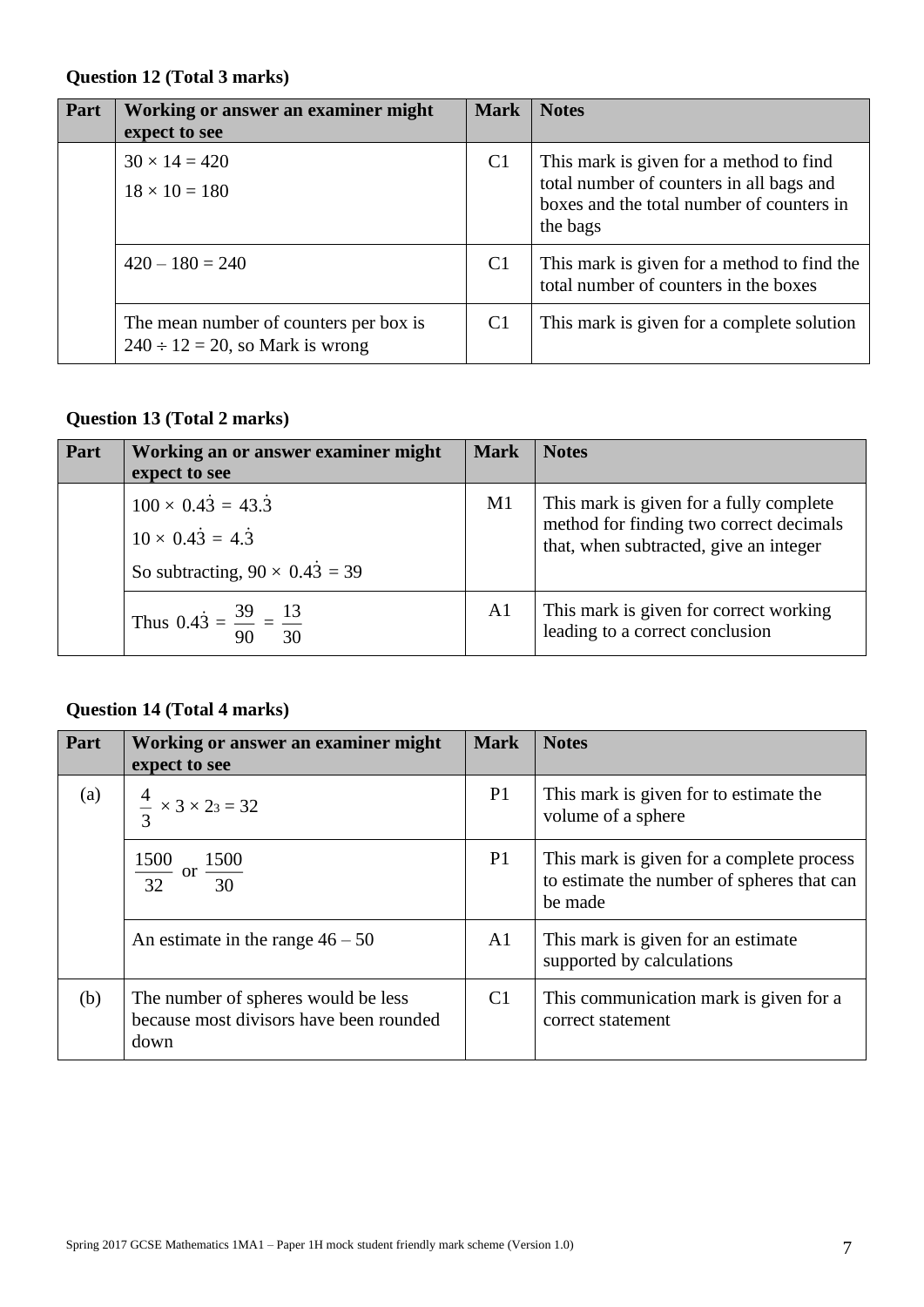### **Question 15 (Total 4 marks)**

| Part | Working or answer an examiner might<br>expect to see                                                                               | <b>Mark</b>    | <b>Notes</b>                                                                                         |
|------|------------------------------------------------------------------------------------------------------------------------------------|----------------|------------------------------------------------------------------------------------------------------|
| (a)  | $\sqrt[4]{27 \times 3}$ = 3 and $\sqrt[4]{10^8}$ = 102 = 100                                                                       | B1             | This mark is given for the correct use of<br>index rules                                             |
|      | $3 \times 100 = 300$                                                                                                               | <b>B</b> 1     | This mark is given for the correct answer<br>only (as $300$ or $3\times102$ )                        |
| (b)  | $\left( \frac{216}{1000} \right)^{-\frac{2}{3}} = \left( \frac{1000}{216} \right)^{\frac{2}{3}} = \left( \frac{10}{6} \right)^2 =$ | M1             | This mark is given for working out at<br>least one step (reciprocal or cube root to<br>both numbers) |
|      | $\frac{100}{36} = \frac{25}{9}$                                                                                                    | A <sub>1</sub> | This mark is given for the correct answer<br>only                                                    |

#### **Question 16 (Total 4 marks)**

| Part | Working or answer an examiner might<br>expect to see | <b>Mark</b>    | <b>Notes</b>                                                                |
|------|------------------------------------------------------|----------------|-----------------------------------------------------------------------------|
|      | $k(t-3) = \frac{2(t+3)(t-3)}{t-3}$                   | M1             | This mark is given for multiplying both<br>sides by $t-3$ as the first step |
|      | $k(t-3) = 2(t+3)$                                    |                |                                                                             |
|      | $kt - 2t = 6 + 3k$                                   | M1             | This mark is given for isolating terms in $t$                               |
|      | $(k-2)t = 6 + 3k$                                    | M1             | This mark is given for factorising for t                                    |
|      | $t=\frac{6+3k}{k-2}$                                 | A <sub>1</sub> | This mark is given for the correct answer<br>only                           |

# **Question 17 (Total 5 marks)**

| Part | Working or answer an examiner might<br>expect to see         | <b>Mark</b>    | <b>Notes</b>                                                            |
|------|--------------------------------------------------------------|----------------|-------------------------------------------------------------------------|
| (a)  | $(3(x - y) - 2)(x - y)$                                      | M1             | This mark is given for identifying $(x - y)$<br>as a common factor      |
|      | $(3x-3y-2)(x-y)$                                             | A <sub>1</sub> | This mark is given for the correct answer<br>only                       |
| (b)  | $2x_2 + x - 15 = (2x - 5)(x + 3)$<br>$3x_2 + 9x = 3x(x + 3)$ | M1             | This mark is given for factorising the<br>denominators of the fractions |
|      | $\frac{1}{(2x-5)(x+3)} \times \frac{3x(x+3)}{1}$             | M1             | This mark is given for inverting one<br>fraction and multiplying        |
|      | $\frac{3x}{2x-5}$<br>$(a=3, b=2, c=-5)$                      | A <sub>1</sub> | This mark is given for the correct answer<br>only                       |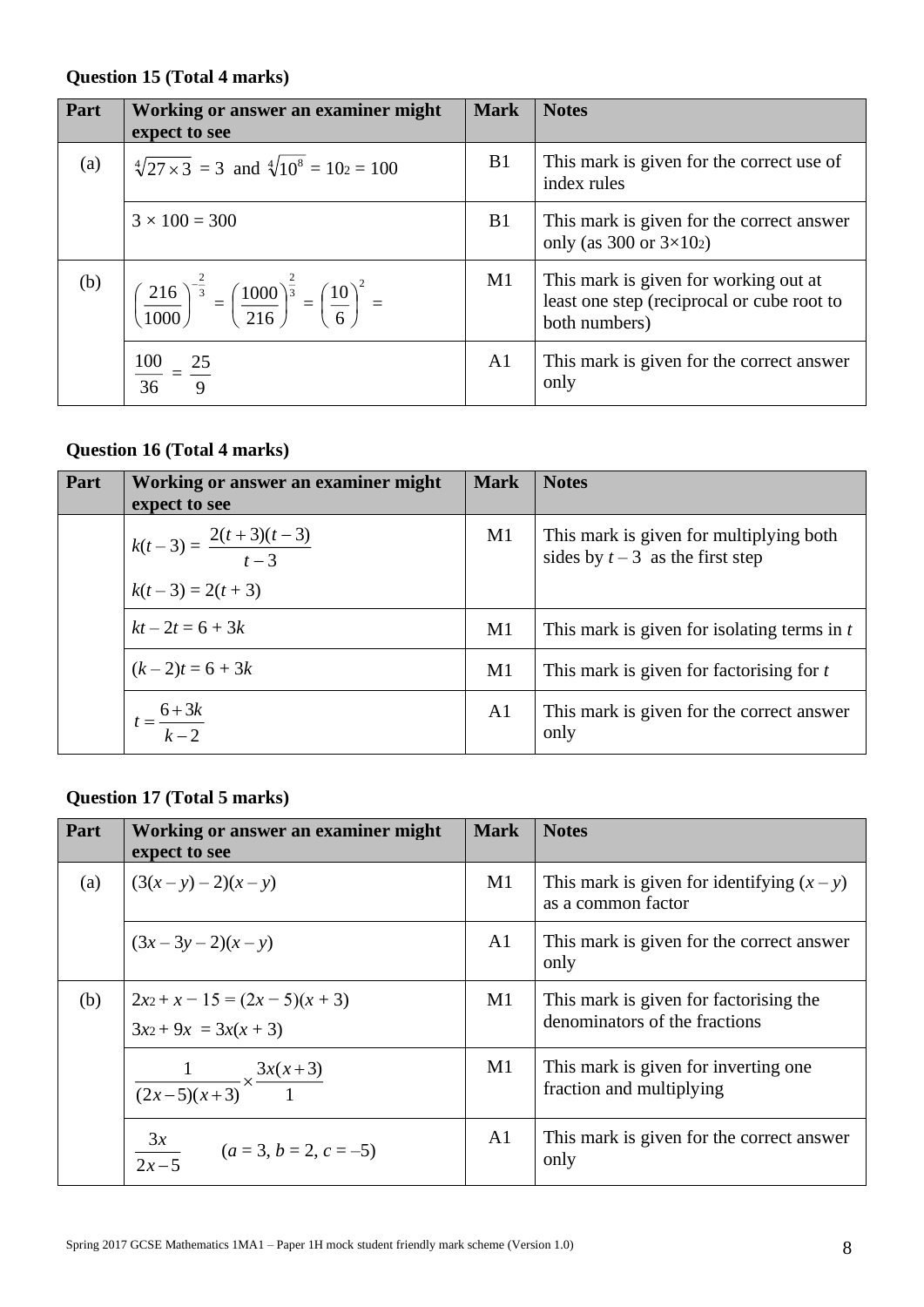### **Question 18 (Total 3 marks)**

| Part | Working or answer an examiner might<br>expect to see | <b>Mark</b>    | <b>Notes</b>                                                                              |
|------|------------------------------------------------------|----------------|-------------------------------------------------------------------------------------------|
|      | $4\sqrt{3}$<br>$1+\sqrt{3}\sqrt{3}$                  | C <sub>1</sub> | This mark is given for multiplying both<br>top and bottom of the fraction by $\sqrt{3}$ . |
|      | $4\sqrt{3}$<br>$1 + 3$                               | C <sub>1</sub> | This mark is given for simplifying the<br>denominator                                     |
|      | $\sqrt{3}$                                           | C <sub>1</sub> | This mark is given for a correct<br>conclusion                                            |

### **Question 19 (Total 3 marks)**

| Part | Working or answer an examiner might<br>expect to see                           | <b>Mark</b>    | <b>Notes</b>                                                                                                   |
|------|--------------------------------------------------------------------------------|----------------|----------------------------------------------------------------------------------------------------------------|
|      | $(2n+1)2 + (2n+3)2 + (2n+5)2 =$<br>$(4n2+4n+1)+(4n2+12n+9)$<br>$+(4n2+20n+25)$ | C <sub>1</sub> | This mark is given for the expansion of<br>the squares of any three consecutive<br>numbers shown algebraically |
|      | $12n^2+36n+35$                                                                 | C <sub>1</sub> | This mark is given for simplifying                                                                             |
|      | $12(n_2+3n+2)+11$                                                              | C <sub>1</sub> | This mark is given for arriving at a<br>multiple of 12 added to 11                                             |

#### **Question 20 (Total 3 marks)**

| Part | Working or answer an examiner might<br>expect to see                                                                                                                 | <b>Mark</b>    | <b>Notes</b>                                                            |
|------|----------------------------------------------------------------------------------------------------------------------------------------------------------------------|----------------|-------------------------------------------------------------------------|
|      | $\overrightarrow{OC} = \mathbf{a} + \mathbf{b}$<br>$\overrightarrow{CD} = -\mathbf{a} + \mathbf{b}$<br>$\overrightarrow{MD} = \frac{1}{2}(-\mathbf{a} + \mathbf{b})$ | M <sub>1</sub> | This mark is given for finding a vector<br>expression for the line MD   |
|      | $\overrightarrow{BM} = \overrightarrow{BD} + \overrightarrow{DM} = \mathbf{b} - \frac{1}{2}(\mathbf{-a} + \mathbf{b})$<br>$=\frac{1}{2}({\bf a}+{\bf b})$            | M1             | This mark is given for finding a vector<br>expression for the line BM   |
|      | $\overline{BM} = \frac{1}{2}(\mathbf{a} + \mathbf{b}) = \frac{1}{2} \text{ }OC$<br>$k = \frac{1}{2}$ or 0.5                                                          | A <sub>1</sub> | This mark is given for a correct answer<br>supported by a vector method |